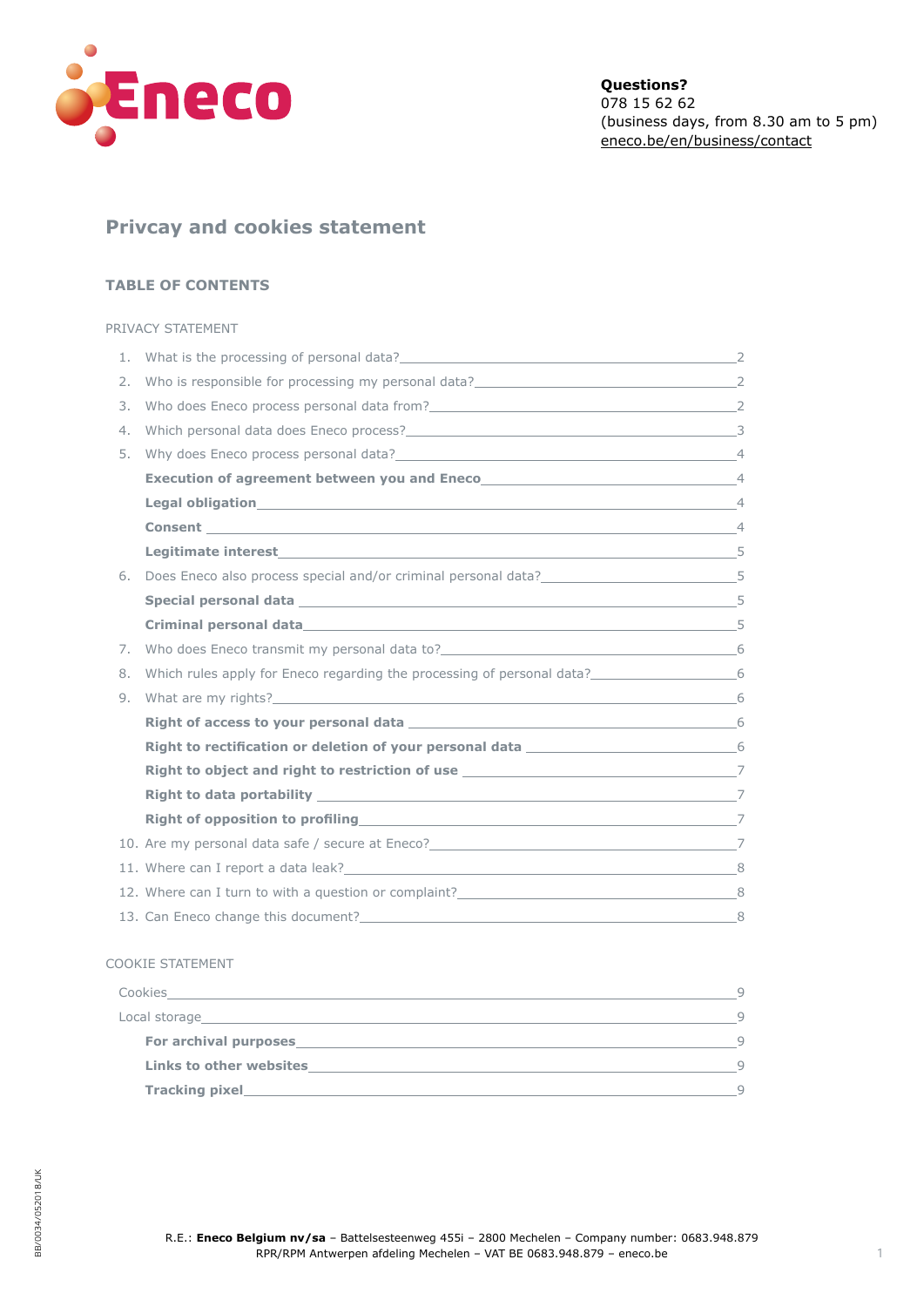<span id="page-1-0"></span>

# **PRIVACY STATEMENT**

Eneco Belgium nv (hereafter "Eneco") forms part of the Eneco Group. At Eneco, we find privacy and data protection important. That's why your personal data is carefully processed and protected. Eneco processes your personal data according to the General Data Protection Regulation (hereafter GDPR) and other privacy legislation.

Eneco processes your personal data. We would like to clearly inform you about this. In this privacy statement, we will answer the most important questions about the processing of your personal data by Eneco. In this document, we will explain how we process your data, why we do it and to what end. We will also tell you what you can decide yourself about the use of your data. This privacy statement applies to every service of Eneco Belgium where personal data is being processed. This will all be explained below.

# **1. WHAT IS THE PROCESSING OF PERSONAL DATA?**

Processing is everything that can be done with personal data. For example, gathering, but also organising, saving, retrieving, using, actualising, connecting and deleting of data. So, this is a very broad term.

Personal data is all information that directly or indirectly say something about a natural person. For example, your name and address, but also – combined with that – your consumption data.

If the business client is a legal person, the privacy policy only applies to the personal data of the natural persons we process in the context of their relationship with the business client.

# **2. WHO IS RESPONSIBLE FOR PROCESSING MY PERSONAL DATA?**

Eneco Belgium nv is responsible for the processing of your personal data. Eneco Belgium nv forms part of the Eneco Group.

The Eneco Group has appointed a Data Protection Officer ("DPO") who monitors the compliance with the GDPR. In Belgium, the DPO can be reach by email at [privacyportalbelgium@eneco.com](mailto:privacyportalbelgium%40eneco.com?subject=) or by mail at Legal, Battelsesteenweg 455i, 2800 Mechelen.

For questions and answers about the processing of your personal data by Eneco Belgium nv, you can also reach out to customer service through the [contact form](http://eneco.be/en/business/forms/contact) or by calling 078 15 62 62.

# **3. WHO DOES ENECO PROCESS PERSONAL DATA FROM?**

We process personal data from people we have, want to have or had a customer relationship with. So these are, for example, the personal data of:

- (former) customers;
- non-customers (prospects) who show interest in our products and services and/or products and services of third parties;
- people who are connected to a company or an organisation that we have, want to have or had a customer relationship with;
- users of the website and applications

If a company or an organisation has a customer relationship with Eneco and transmits contact information of its employees or customers to us, that company or organisation is required to inform these contacts about this. In this privacy statement, these employees or customers can see how we handle their personal data.

In some cases, we also process the data of people who are not a customer themselves but are family members of a customer. It's possible that you enter the email address of a family member for the communications Eneco will send you, or that you give us your family situation in order to fine-tune your energy profile. In that case, it's up to you to make sure that you are allowed to share this information with us.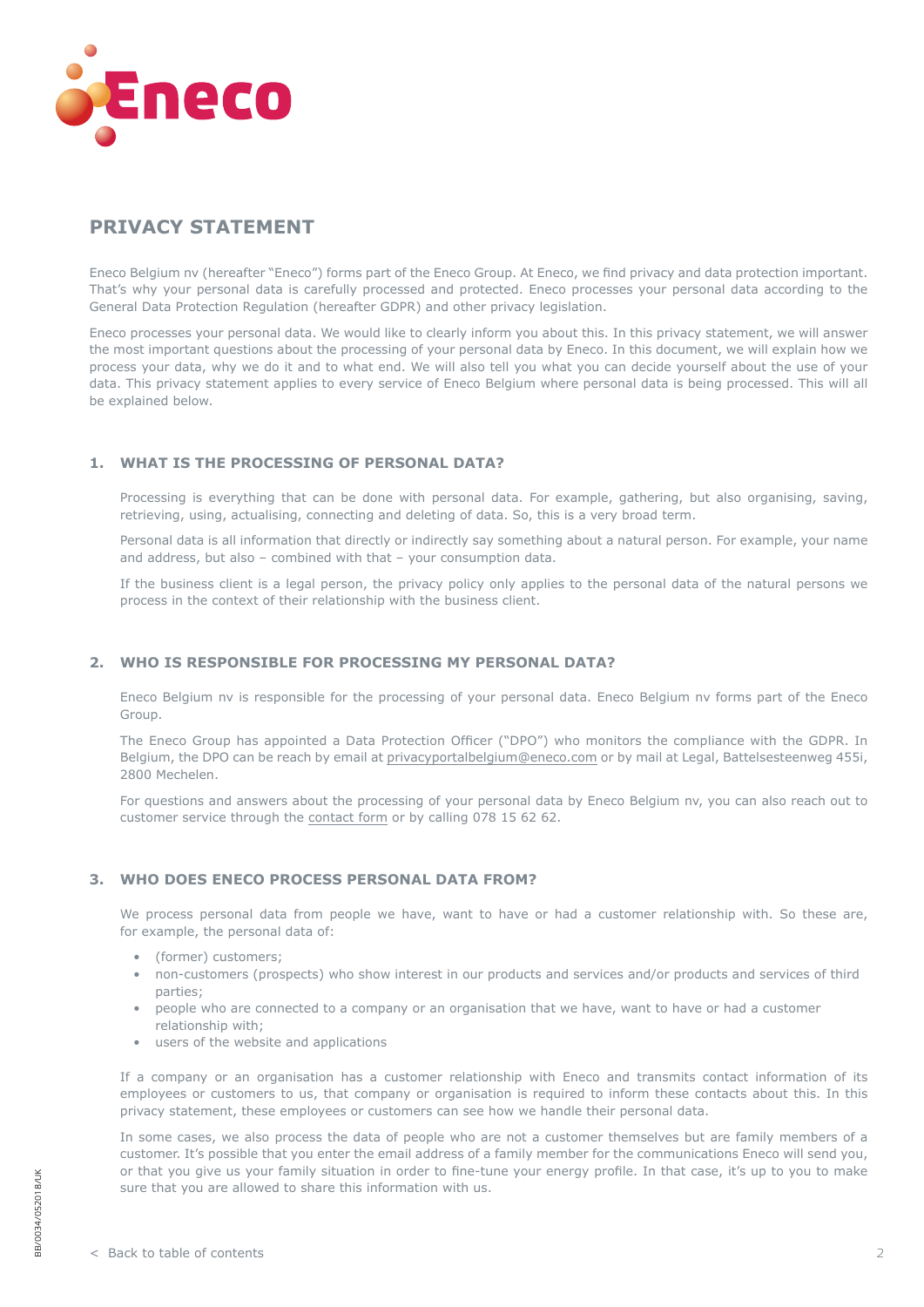<span id="page-2-0"></span>

# **4. WHICH PERSONAL DATA DOES ENECO PROCESS?**

Eneco possesses personal data:

- 1) if you have given them to us yourself;
- 2) because of your use of our applications, website, services and/or products;
- 3) that we receive from third parties such as the distribution grid operators or contractually connected businesses; and
- 4) by consulting public sources and/or by enriching data through third parties.

A list of categories of personal data:

- Identification data: this is the information that allows us to directly identify you, such as your name.
- Contact information: with this information, we can contact you. Examples of this are your address, your phone number and email address.
- Contract information: this is the information you share with us when you signed the contract with us.
- Personal characteristics: examples of this are your language preference and gender, so we can correctly address your in our communications.
- Electronic data: this is information that is collected on the website or in the application, such as your IP-address.
- Connection characteristics: this is information we have about your connection point(s).
- Product information: This is information about which products and/or services you use.
- Switching information: If you change your connection or if you switch suppliers, we collection information on this. The data regarding this switch is called switching information.
- Communication and email log: This includes all contact moments you've had with Eneco and the emails you've received from us.
- Invoice data: We need this data to draw up your invoices.
- Consumption data: The information regarding your consumption is needed to invoice the correct amounts. It can also be used to refine your advance amount.
- Payment information: This information includes your payment preference and the information needed to process this, like your direct debit request.
- Information received as part of a court case: If you ever have a court case against Eneco,
- we will keep records about this, such as conclusions or decisions made by the judge.
- Collection data: this is the information we use to collect overdue payments.

The GDPR does not prescribe storage periods. Eneco does not process personal data any longer than necessary for the goal that they were collected for. For example, your information will be kept for a maximum of 3 months if you've been in contact with us but decided not to become a customer. If you do become a customer, we will process the personal data needed to execute the contract with you as long as you are a customer and for a period of 3 years after the customer relationship ends. This is necessary to make corrections to the meter readings, for example. If you are no longer a customer, we will use your personal data for a maximum of 2 years to incidentally approach you to become a customer again and in order to refine our business processes.

Some information is kept longer than is needed for processing. Personal data needed for the bookkeeping and any supporting documents are kept up to 7 years after the end of the customer relationship in order to meet the legal data retention obligations.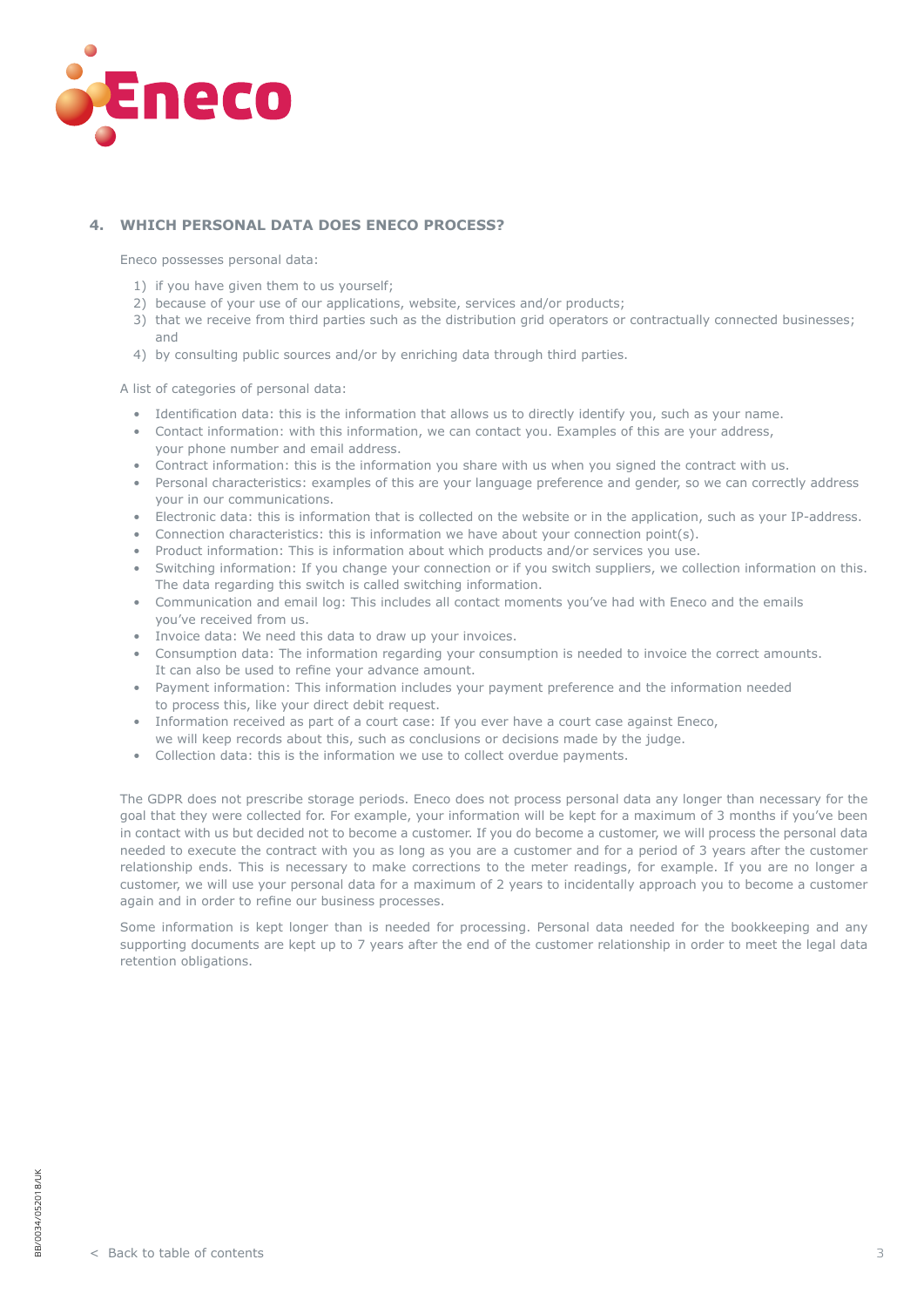<span id="page-3-0"></span>

# **5. WHY DOES ENECO PROCESS PERSONAL DATA?**

#### **Execution of agreement between you and Eneco**

a. To enter into and establish an agreement with you

We need personal data if you want to become a client with us or if you want to start using a new product or service. Energy suppliers do a credit history check with new clients to assess if we can accept you as a client, or if we first have to request a security deposit before we can continue with your registration.

We can also use information that we received from others for this purpose. For example, from the company that performs the credit history check for us. We can also use the data we have received from you and have recorded about you to perform analyses to assess whether or not you are eligible for a certain product and/or service.

#### b. To implement the agreement

If you are a client with us, we want to offer you good service. To implement the agreement we entered into with you and to provide you with our services, we will process your personal data. We cannot offer you services or product without using your data to do so. For example, we will use your name and (email) address for our bookkeeping and to stay in contact with you. We will also use your personal data to answer your questions and handle any complaints and disputes. In addition, we will record conversations, for example phone conversations and chat sessions you have with us. The same applies to questions you ask us by email, app, chat or over the phone. We do this, among other things, for (legal) proof and/or the coaching of employees. Because of this, we can verify our agreements with you at a later time. But we also need your information to make our services possible in a technical manner.

We also process your personal data, for example, to able to send you your (annual) invoice(s), to be able to claim these and also to track your consumption in the recent period. In addition, we will be determining a new advance amount. If you gave a direct debit mandate when entering into the agreement, we will collect the (advance) amount owed from your account on a monthly basis.

If you don't pay you (annual) invoice(a) on time, for example, even after we've sent you a reminder, we can transfer our claim against you to a third party for debt collection. This party will then receive the data they need from us in order to collect the debt, such as your name, address information and the invoice in question.

c. To enter into and implement agreements with suppliers and business clients

If you are in contact with Eneco for your work, we can process your personal data. We do this for example to be able to determine whether or not you are allowed to represent your company or to be able to keep in touch with the company you work for.

#### **Legal obligation**

#### d. To comply with legal obligations

In some cases, we are legally obligated to send out (service) messages. An example of this could be a change in the (energy) supply rates. We will then personally inform you of this change.

Eneco can also be legally obligated to cooperate when it comes to providing personal data of clients to relevant authorities, such as the supervisory authority, public authorities, the tax authority or the police. The further processing of that data is the responsibility of those authorities. We only cooperate once we have determined that the legal obligations have been met.

We also process your data for the purpose of accounting checks in order to comply with the legal obligations.

In addition, we process your personal data for collecting debts on behalf of third parties. These can be the grid operating costs of your grid operator that we charge you and subsequently pay to your grid operator.

#### **Consent**

Eneco can also ask for your permission to be able to process certain personal data. With your permission, we will send you interesting offers from selected partners, you can participate in competitions or register to be kept up-to-date on crowdfunding actions.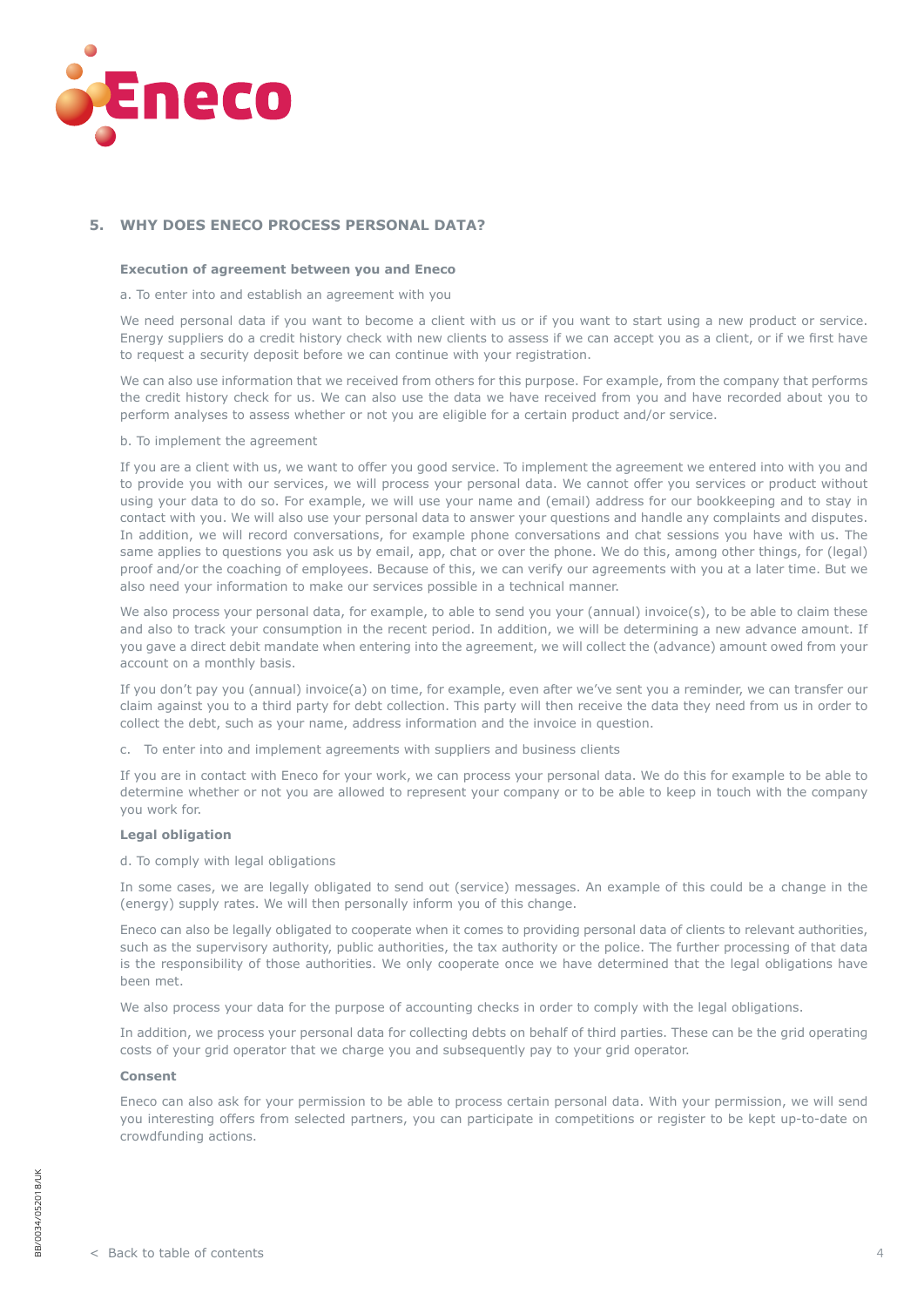<span id="page-4-0"></span>

#### **Legitimate interest**

e. For the development and improvement of our products and services

To better serve you, now and in the future, we are continuously developing and improving our products and services. In some cases, we do this by processing personal data. This is done, among other things, for quality purposes. For example, when you ask a question about a product and/or service.

On the Eneco websites, general visitor data is recorded, such as the most consulted pages. The purpose of this is to optimise the websites. We can also use your data that we recorded to perform analyses. With these analyses, we can improve our service to you, for example.

#### f. For our operations

Your data is also processed for our management information and to determine general strategy and policy.

g. For promotional and marketing purposes

Your personal data is used by Eneco to inform you about (new) Eneco products and services that might be relevant for you and/or to be able to better anticipate your wishes. This can be done by phone, email or mail. If you do not wish to receive this information, you can unsubscribe with the unsubscribe option that is offered in these messages or through customer service.

When you are no longer a client, we can still approach you with an offer to become a client once again, unless you have unsubscribed for this option. Eneco uses a maximum timeframe of 2 years after terminating the client relationship.

When you visit our website, we can link your use of our website to the information we have on you to improve our service to you and show advertisements that are relevant to you. We can also use the data to perform analyses to put information that is more relevant to you on the websites. By doing this, Eneco can further improve and adjust their service to the wishes of the clients. In addition, we will combine your online navigation, search and client behaviour to offer you relevant offers and recommendations online and/or offline, based on your preferences or interests and to optimise our campaigns. We do this with cookies and techniques similar to cookies. This will be explained in our cookie statement at the end of this document.

h. For statistical purposes

We can also use the data we recorded from you to perform analyses and do research. We can then use these analyses for statistical purposes.

# **6. DOES ENECO ALSO PROCESS SPECIAL AND/OR CRIMINAL PERSONAL DATA?**

### **Special personal data**

Special personal data is information regarding health, information about religious views or other convictions, ethnic information or information about race, political views, membership to a union, biometric information for the purpose of the unique identification of a person, genetic information and information regarding somebody's sexual behaviour or sexual orientation. Eneco does not process special personal data, unless this is allowed by the law. Are you asking us to record special personal data about you or are you making this data public yourself? Then we will only process this data is this is necessary for our services.

#### **Criminal personal data**

A different category of data is criminal data. This is about processing personal data regarding criminal convictions and criminal offences or related safety measures. It is also about personal data concerning an injunction imposed by a judge as a result of unlawful or aggravating behaviour. Eneco can also process this data if the law permits it or as part of research into criminal offences or in the case of aggravating and/or (previously shown) aggressive behaviour.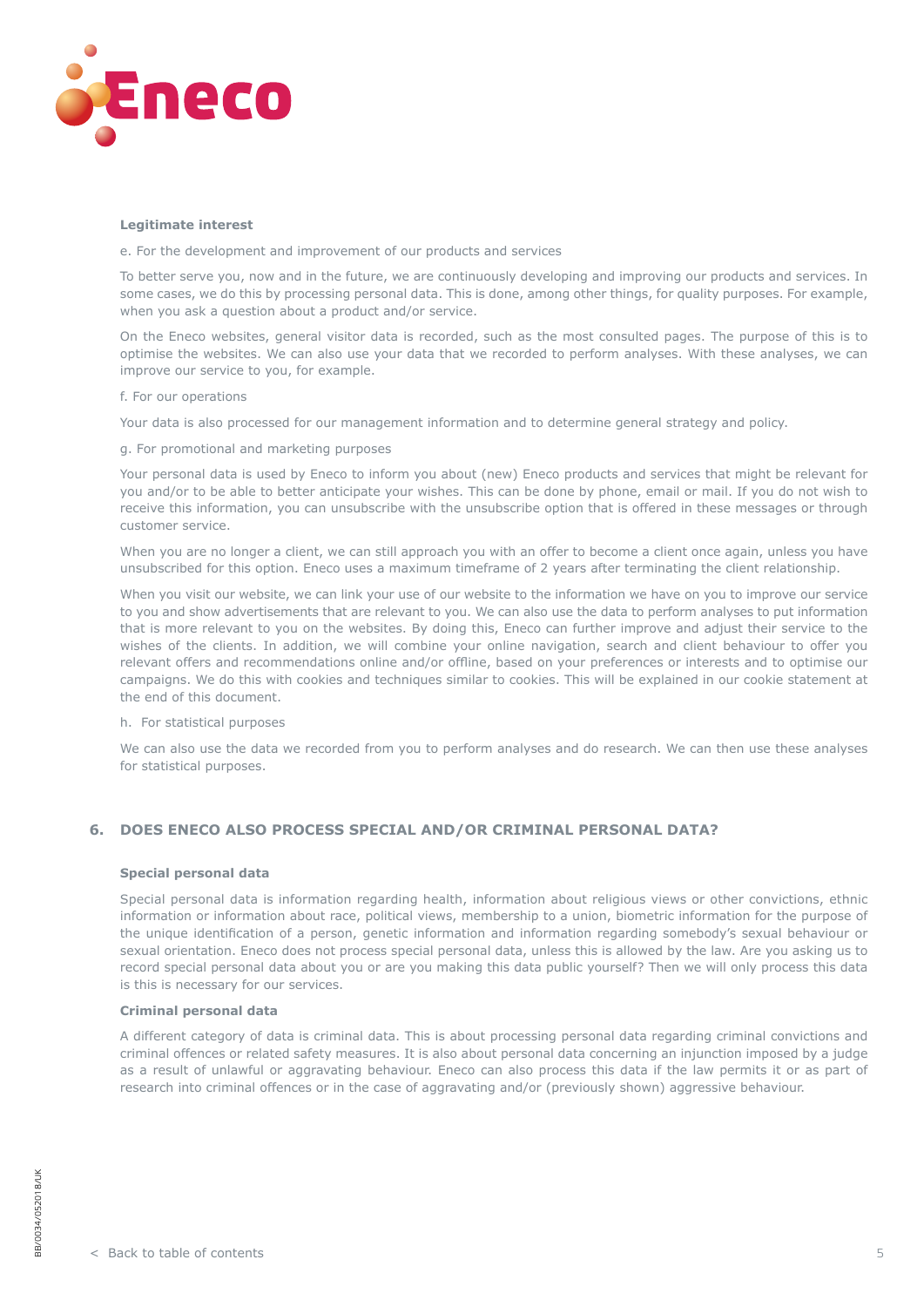<span id="page-5-0"></span>

## **7. WHO DOES ENECO TRANSMIT MY PERSONAL DATA TO?**

Eneco can transmit your personal data to service providers we use in our operations or the execution of our services and who process personal data to that end by our instructions. For example, Eneco can employ service providers for IT support or for the handling or delivery of our services. Eneco only transmits data that is necessary to provide the service. Eneco requires the service providers they share personal data with to solely use this data to provide the service to Eneco in question or to comply with legal obligations. Eneco requires these service providers to sufficiently secure this data technically and organisationally and to keep it secret.

Even though Eneco's approach is to preferably employ service providers in countries within the EEA with an adequate level of protection, the service providers Eneco employs might be located outside of the EEA. This can result in transmission to third parties in countries without the same level of protection of personal data as we have in Belgium. However, Eneco will only do this in case this third party can offer an adequate level of protection in line with the GDPR, such as an adequacy decision or by using the standardised provisions concerning data protection of the European Committee. Your personal data can be investigated, both during and after processing, by relevant national authorities of the countries where such data is located due to processing.

Eneco can also be (legally) obligated to disclose your personal data to public authorities, supervisory authorities, the police or, for example, professional advisers (such as an executive director or lawyer). Without your permission, your personal data will not be transmitted, sold or leased to third parties who will then process the data for their own purposes.

## **8. WHICH RULES APPLY FOR ENECO REGARDING THE PROCESSING OF PERSONAL DATA?**

When processing personal data in Belgium, Eneco is bound, among other things, to:

- The General Data Protection Regulation (GDPR)
- The energy legislation; such as the gas decree, the energy bill and the energy decree

## **9. WHAT ARE MY RIGHTS?**

You have several rights when it comes to the personal data Eneco has on you. These rights will be explained below. The rights are not absolute. There are always possible exceptions because of which we cannot respond to your request. If this is the case, we will explain why.

When you send Eneco a request about one of these rights, Eneco will respond within 30 days.

You can file your request through the [contact form](https://eneco.be/en/business/forms/contact) on the website, by email, letter or over the phone. Send your request to Eneco through our [contact form](https://eneco.be/en/business/forms/contact) or in writing to Battelsesteenweg 455i, 2800 Mechelen. You can reach customer service by phone on 078 15 62 62 or by sending an email to [privacyportalbelgium@eneco.com](mailto:privacyportalbelgium%40eneco.com?subject=).

Specify as much as possible in your request about which personal data your request is about. You also have to include your name, address and phone number in your request. Filing a request is free of charge, unless your requests are unfounded or excessive.

To prevent your personal data to be unlawfully shared with others, we can ask you to identify yourself or to provide proof of identity. You can do this by making a copy of the front of your identity document, without showing your photo.

#### **Right of access to your personal data**

As a client, you have the right of access to your personal data. This means that you can ask Eneco which categories of your personal data are being processed and for which purposes this data is being used.

#### **Right to rectification or deletion of your personal data**

As a client, you have to right to correct your personal data if this data is incorrect.

You can also file a request with Eneco to delete your personal data. Eneco can only comply with this request if they are not legally obligated to store your data or when they no longer need the data to be able to provide you with their services.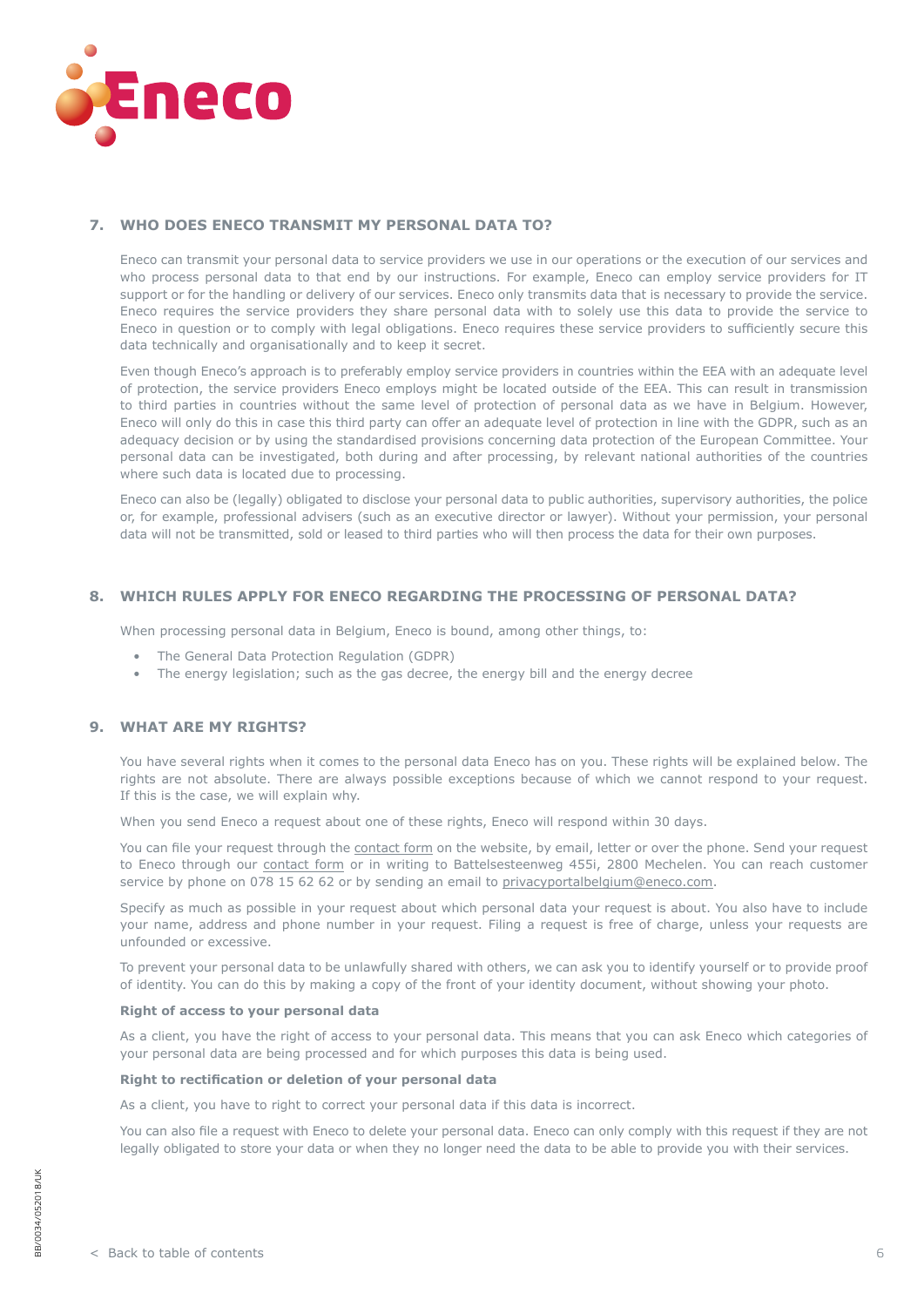<span id="page-6-0"></span>

#### **Right to object and right to restriction of use**

As an Eneco client, there are a number of legal possibilities to challenge further use of your data. Even if you have given permission at a previous time, you can challenge further use of your data or withdraw your permission. You can only object to the use of your personal data free of charge if your personal data is being used for other purposes than strictly necessary for the performance of an agreement or to comply with a legal obligation.

If you think that the processing of your data by Eneco is unauthorised or if Eneco no longer needs your data, but you don't want this data to be deleted, you can file a request for a restriction of processing. Your data will be stored but will essentially not be used any further. The request to restriction can also be filed while you are still waiting for a check of your data or for an answer to your objection against the use of your data.

#### **Right to data portability**

This right only applies to personal data that has been collected based on permission or based on an agreement.

In addition, it can only be regarding personal data which has been provided by and is related to you. This includes personal data that has been actively and deliberately provided by you (such as your email address when you entered into your agreement with Eneco) as well as personal data that is provided by using a device or service (the smart meter, for example). Derived data (for example an interest profile compiled by registering visitor behaviour) is explicitly not included in related data.

## **Right of opposition to profiling**

Profiling is any kind of automated processing of personal data, where certain personal aspects of you are evaluated bases on your personal data. The purpose of this is to analyse or predict, for example, your personal preferences, interests and visitor behaviour.

At Eneco, there is no automated decision-making based on profiling, if there are legal consequences attached for you or if the decision affects you to a considerable extent, unless this:

- is necessary for entering into or implementing an agreement with you;
- is permitted under Belgian law (for example to detect tax fraud); or
- is based on your explicit permission.

If automated decision-making occurs based on one of the abovementioned reasons, we will specifically inform you about this. You have the right to human intervention, but also to clarify your position and to challenge the decision. Additionally, you have the right to ask us for clarification regarding the way in which the decision was made.

You can also object to the use of your personal data for profiling. If you specifically object to the use of your personal data for profiling with regard to direct marketing, Eneco will no longer use your personal data for such purposes.

## **10. ARE MY PERSONAL DATA SAFE / SECURE AT ENECO?**

Your personal data will be securely saved and will not be processed longer than necessary for the purpose for which they were processed. Within Eneco, your personal data can only be used by employees who need to have access due to their position. Our employees have the obligation of secrecy. And if we want to use data for a different purpose than what they were originally processed for? We can only do that if there is a close affinity between both purposes.

Eneco takes appropriate technical and organisational measures to keep your personal data safe from deletion (by accident or unlawful), loss, misuse, forgery, unauthorised access or spreading or any other form of illegitimate processing of your personal data. Eneco can use encryption, access codes and pseudonymisation of your personal data, for example. When doing so, Eneco will make a decision based on the risks, the technical possibilities and the execution costs.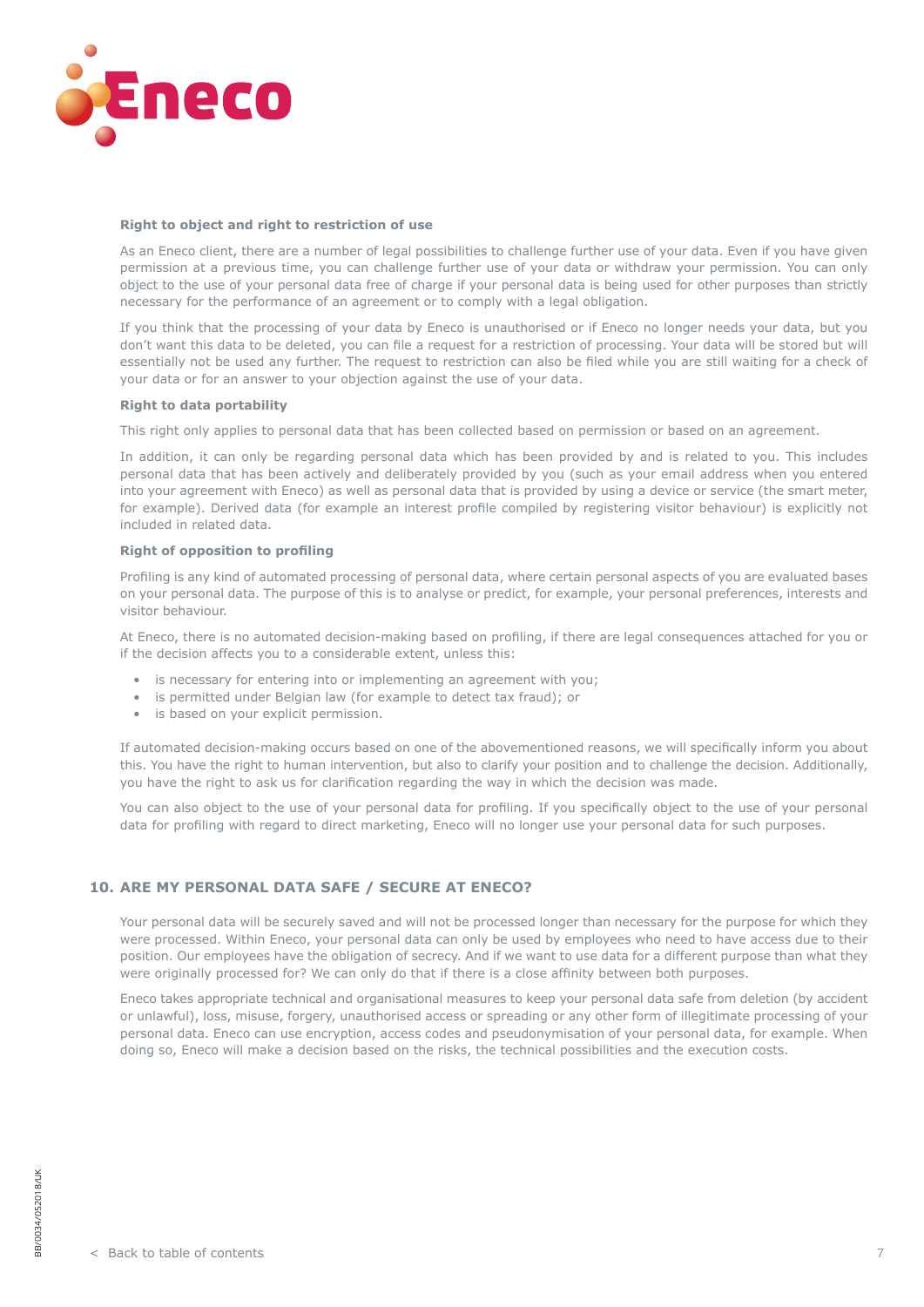<span id="page-7-0"></span>

### **11. WHERE CAN I REPORT A DATA LEAK?**

It's very important to Eneco that your data is secure. Should it be the case that data is lost or accessible where it shouldn't be, for example, we ask you to inform us as quickly as possible, so we can contact those involved if needed and inform the supervisory authority about the matter. Please contact us at [privacyportalbelgium@eneco.com.](mailto:privacyportalbelgium%40eneco.com?subject=) Mention your name, the organisation you work for if necessary, your phone number and a short description of the data leak.

Eneco adheres to the Reporting Requirement for Data Leaks. This means that we notify the relevant data protection authority of a serious personal data leak within 72 hours after determining said data leak. Have you discovered a (possible) data leak? Please notify us as soon as possible, but certainly within 24 after you have determined the data leak.

# **12. WHERE CAN I TURN TO WITH A QUESTION OR COMPLAINT?**

With questions or complaints about the processing of personal data by Eneco, you can contact us through the customer service, with [our contact form](https://eneco.be/en/business/forms/contact) or in writing at Battelsesteenweg 455i, 2800 Mechelen. In addition, you can turn to the Data Protection Officer (DPO) that Eneco has appointed to monitor the compliance with the GDPR if you have any questions or complaints. In that case, you can directly contact the DPO who can be reached at [privacyportalbelgium@eneco.com](mailto:privacyportalbelgium%40eneco.com?subject=) in Belgium. Another option is to directly contact the Data Protection Authority, Drukpersstraat 35, 1000 Brussels / (+32) (0)2 274 48 00 / [contact@apd-gba.be](mailto:contact%40apd-gba.be?subject=) / [www.dataprotectionauthority.be](https://www.dataprotectionauthority.be/) to file a complaint.

## **13. CAN ENECO CHANGE THIS DOCUMENT?**

Yes, our privacy statement can be changed from time to time. We will adjust the privacy statement, for example, in the case of new data processing. And if these changes are also important for you, we will notify you of them, or we will make the changes know to you in an obvious manner. You can always find the most recent version of our privacy statement on [eneco.be/en/business](http://eneco.be/en/business).